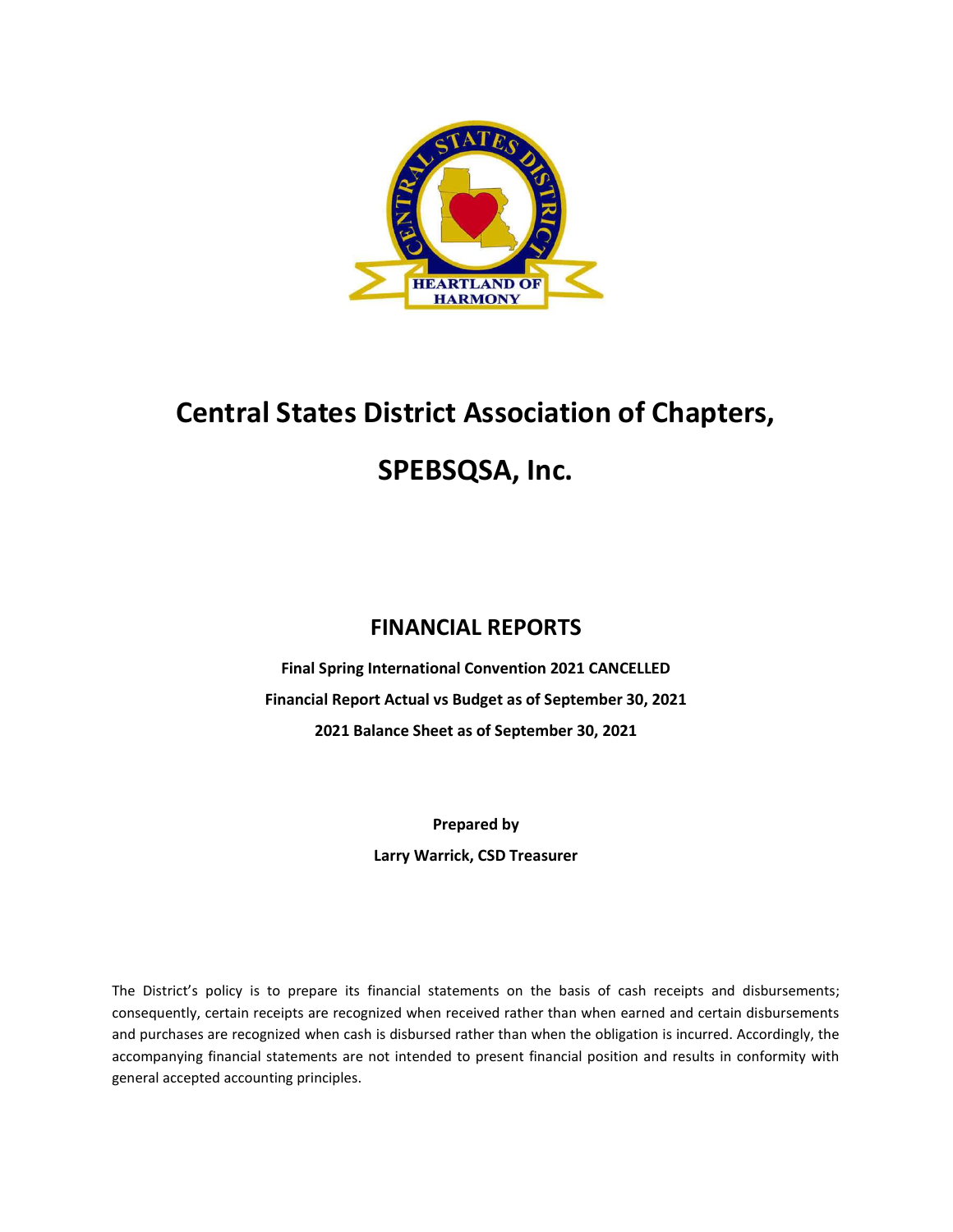## 10:39 PM Central States District, SPEBSQSA, Inc.

#### 10/04/21 **3rd Quarter vs. Budget**

Cash Basis January 1 through September 30,, 2021

|                                                     | Jan - Sep 21 | <b>Budget</b>   |
|-----------------------------------------------------|--------------|-----------------|
| <b>Ordinary Income/Expense</b>                      |              |                 |
| Income                                              |              |                 |
| 5210 District Dues (less 4%)                        | 17,469.60    | 19,634.40       |
| 5310 Interest Income                                | 97.49        | 75.00           |
| 5311 Interest Income Endow Fund                     | 0.00         | 10.00<br>250.00 |
| 5450 Advertising Revenue                            | 0.00         |                 |
| 5490 Miscellaneous Revenue                          | 184.57       |                 |
| 5800 Special Events Revenue                         |              |                 |
| 5810 Non-gift revenue                               |              |                 |
| <b>District Convention</b>                          | 0.00         | 0.00            |
| <b>HEP School registrations</b>                     | 0.00         | 3.000.00        |
| Int'l Prelim. Contest                               | 0.00         | 20,000.00       |
| <b>Leadership Academy Fees</b>                      | 0.00         | 2,000.00        |
| <b>Registrations - Early</b>                        | 0.00         | 0.00            |
| Total 5810 Non-gift revenue                         | 0.00         | 25,000.00       |
| 5820 Gift Revenue                                   |              |                 |
| <b>Youth Chorus</b>                                 | 0.00         | 0.00            |
| 5820 Gift Revenue - Other                           | 0.00         | 0.00            |
| <b>Total 5820 Gift Revenue</b>                      | 0.00         | 0.00            |
| <b>Total 5800 Special Events Revenue</b>            | 0.00         | 25,000.00       |
|                                                     | 0.00         | 500.00          |
| 5830 Contest Recordings<br>5999 Unclassified Income | 1,000.00     |                 |
| <b>Total Income</b>                                 | 18,751.66    | 45,469.40       |
| <b>Gross Profit</b>                                 | 18,751.66    | 45,469.40       |
| <b>Expense</b>                                      |              |                 |
| 7020 Donations to Other Orgs                        | 0.00         | 1,500.00        |
| <b>7500 Contract Services Expenses</b>              |              |                 |
| 7540 Judging Expense                                | 0.00         | 6,100.00        |
| 7550 Temp Help - Contract                           |              |                 |
| <b>Fixed Labor</b>                                  | 0.00         | 0.00            |
| 7550 Temp Help - Contract - Other                   | 0.00         | 2,500.00        |
| Total 7550 Temp Help - Contract                     | 0.00         | 2,500.00        |
| <b>Total 7500 Contract Services Expenses</b>        | 0.00         | 8,600.00        |
| 8100 Nonpersonnel expenses                          |              |                 |
| 8110 Supplies                                       | 256.37       | 0.00            |
| 8120 Awards, Plaques & Pins                         | 0.00         | 500.00          |
| 8140 Postage & Shipping                             | 32.75        | 220.00          |
| 8170 Printing & Copying                             | 0.00         | 710.00          |
| 8180 Historian                                      | 0.00         | 178.32          |
| <b>Total 8100 Nonpersonnel expenses</b>             | 289.12       | 1,608.32        |
| 8200 Facility & Equipment Exp                       |              |                 |
| 8210 Rent, parking, & other                         | 0.00         | 1,800.00        |
| 8260 Equipment Rental & Maint                       |              |                 |
| <b>Chorus Risers</b>                                | 0.00         | 0.00            |
| Other                                               | 0.00         | 0.00            |
| 8260 Equipment Rental & Maint - Other               | 0.00         | 0.00            |
| Total 8260 Equipment Rental & Maint                 | 0.00         | 0.00            |
| 8200 Facility & Equipment Exp - Other               | 0.00         | 0.00            |
| <b>Total 8200 Facility &amp; Equipment Exp</b>      | 0.00         | 1,800.00        |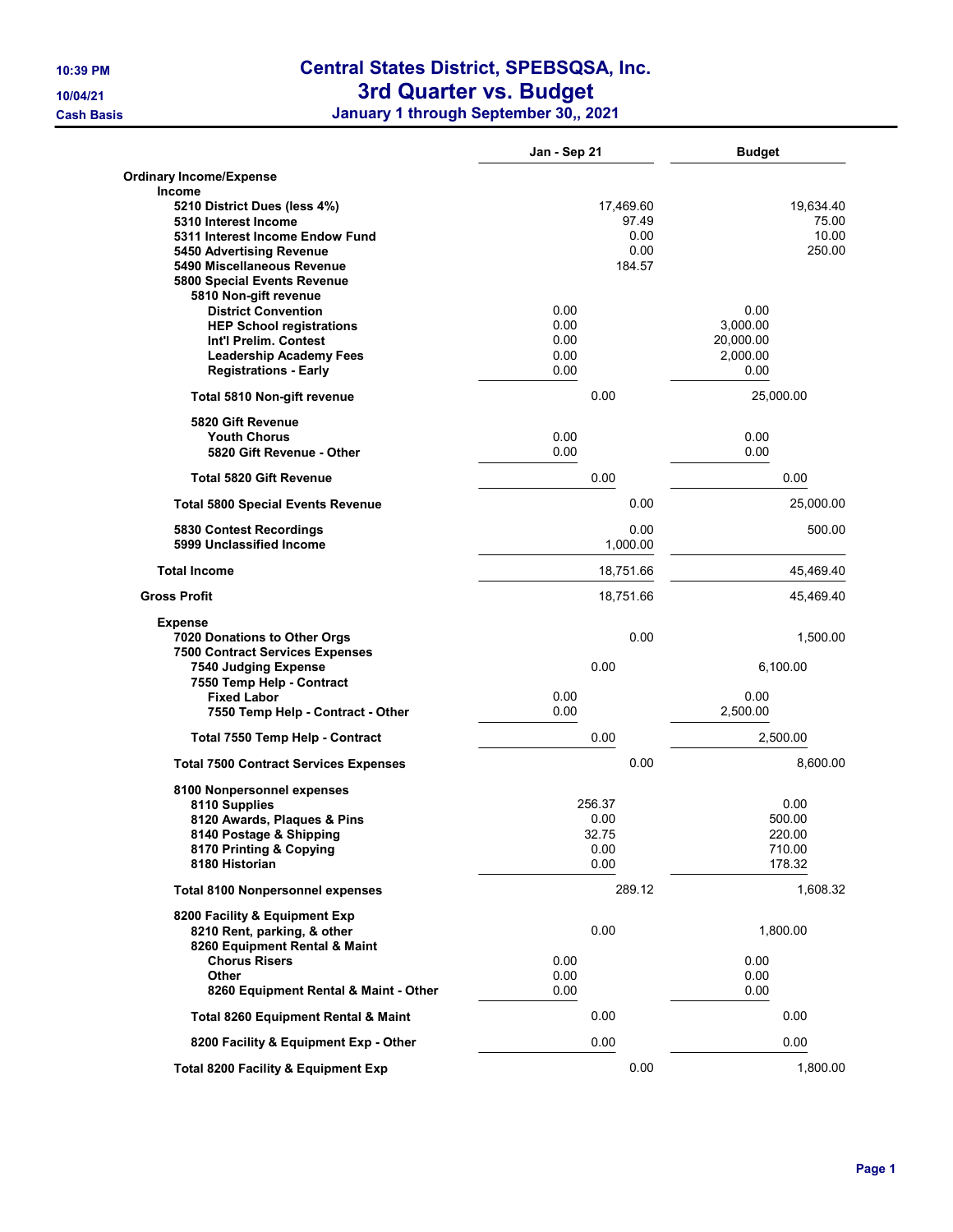## 10:39 PM Central States District, SPEBSQSA, Inc.

10/04/21 **3rd Quarter vs. Budget** 

Cash Basis January 1 through September 30,, 2021

|                                                  | Jan - Sep 21 | <b>Budget</b> |
|--------------------------------------------------|--------------|---------------|
| 8300 Travel & Meetings Expenses                  |              |               |
| 8310 Travel                                      | 468.60       | 9,542.24      |
| 8320 Board Meet, & Conventions                   | 0.00         | 5,900.00      |
| 8330 Hospitality                                 | 0.00         | 1,000.00      |
| 8300 Travel & Meetings Expenses - Other          | 0.00         | 0.00          |
| <b>Total 8300 Travel &amp; Meetings Expenses</b> | 468.60       | 16,442.24     |
| <b>8400 Education Programs</b>                   |              |               |
| 8410 C&J Category Schools                        | 0.00         | 0.00          |
| 8430 Leadership Academy                          | 310.44       | 2,000.00      |
| 8440 HEP School                                  | 59.96        | 2,000.00      |
| 8450 Recordings of Contestants                   | 0.00         | 0.00          |
| 8495 Membership Development                      | 0.00         | 2,500.00      |
| <b>Total 8400 Education Programs</b>             | 370.40       | 6,500.00      |
| 8500 Other Expenses                              |              |               |
| 8550 PayPal/Credit Card Fees                     | 0.00         | 50.00         |
| 8560 Outside Computer Services                   | 2,364.53     | 1,350.00      |
| 8570 Advertising & Publicity                     | 0.00         | 800.00        |
| 8590 Miscellaneous                               | 1,173.99     | 10.00         |
| <b>Total 8500 Other Expenses</b>                 | 3,538.52     | 2.210.00      |
| <b>Total Expense</b>                             | 4,666.64     | 38,660.56     |
| <b>Net Ordinary Income</b>                       | 14,085.02    | 6,808.84      |
| <b>Other Income/Expense</b>                      |              |               |
| <b>Other Income</b>                              |              |               |
| <b>4010 Endow Fund Contributions</b>             | 5,372.28     | 1,500.00      |
| 5835 BHS Development                             | 1,994.00     | 400.00        |
| <b>Total Other Income</b>                        | 7,366.28     | 1,900.00      |
| <b>Other Expense</b>                             |              |               |
| 8321 Travel-C&Q Subsidy                          | 0.00         | 5,500.00      |
| 8360 CSD Festivals                               | 0.00         | 5,000.00      |
| 8371 ACSC Expense                                | 730.00       |               |
| <b>Total Other Expense</b>                       | 730.00       | 10,500.00     |
| <b>Net Other Income</b>                          | 6,636.28     | $-8,600.00$   |
| Net Income                                       | 20,721.30    | $-1,791.16$   |
|                                                  |              |               |